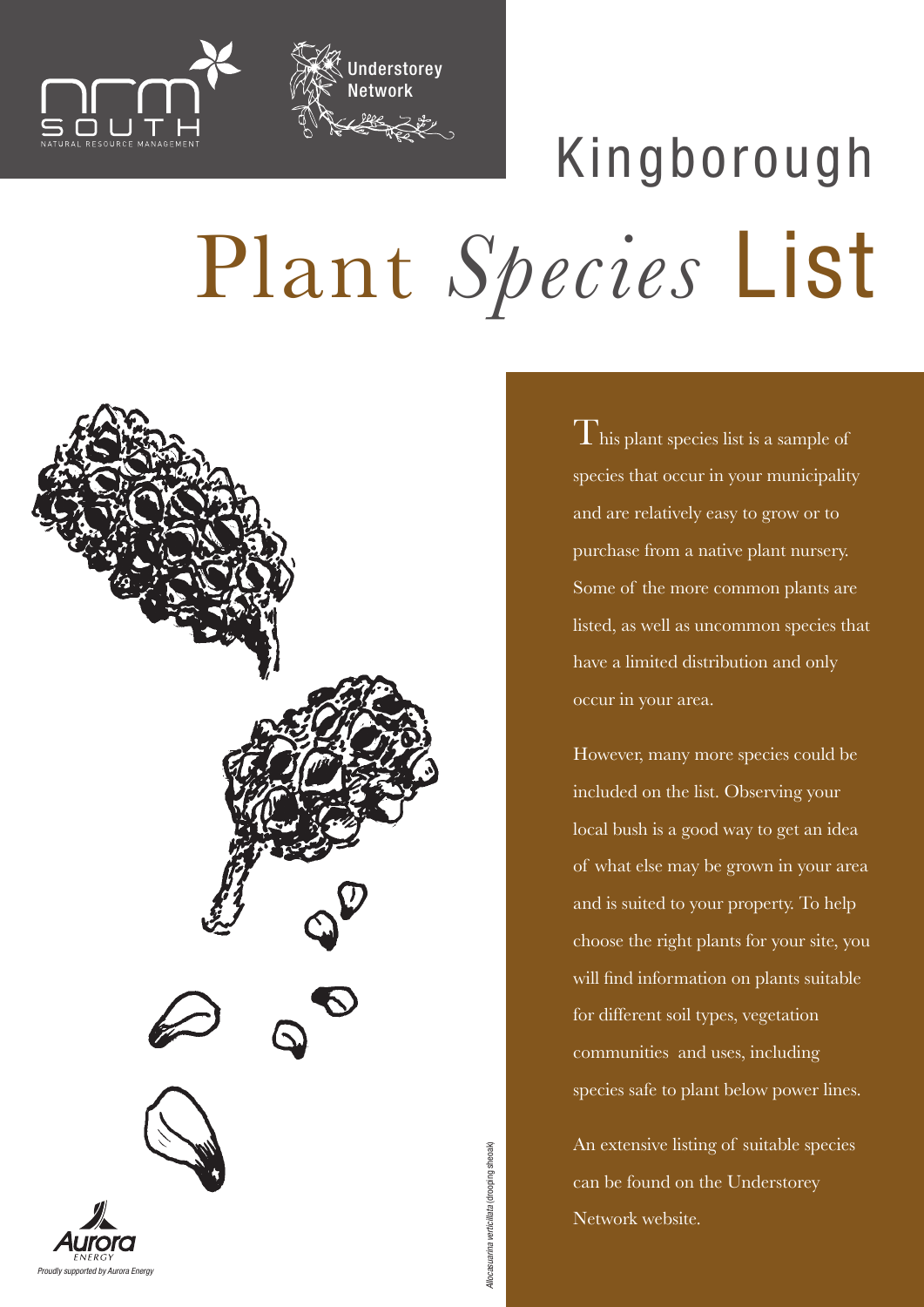|                         | Kingborough<br>Plant Species List |         | Coastal Vegetation | Rainforest | <b>Net Eucalypt Forest</b> | Dry Eucalypt Forest and Woodland | Grassy Vegetation |       | Sedgeland and Wetland       |           | Montane Vegetation | Well drained soil | Poorly drained soil | Sandy soil | soil |                        |           | Fertile soil | Low flamability | Erosion control | Shelter belts | Bush tucker | Salinity control | Suitable below power lines | Easy to propagate from seed | Easy to propagate from cuttings | Easy to propagate by division |
|-------------------------|-----------------------------------|---------|--------------------|------------|----------------------------|----------------------------------|-------------------|-------|-----------------------------|-----------|--------------------|-------------------|---------------------|------------|------|------------------------|-----------|--------------|-----------------|-----------------|---------------|-------------|------------------|----------------------------|-----------------------------|---------------------------------|-------------------------------|
| <i>Standard</i><br>Name | Common<br><b>Name</b>             | Endemic |                    |            |                            |                                  |                   | Heath | <b>Vegetation Community</b> | Riparian  |                    |                   |                     |            |      | Clay soil<br>Soil Type | Poor soil |              |                 |                 |               | Uses        |                  |                            |                             | Grow<br>from                    |                               |
| <b>Trees</b>            |                                   |         |                    |            |                            |                                  |                   |       |                             |           |                    |                   |                     |            |      |                        |           |              |                 |                 |               |             |                  |                            |                             |                                 |                               |
| Acacia dealbata         | silver wattle                     |         |                    |            | $\bullet$                  | $\bullet$                        |                   |       |                             | $\bullet$ |                    | $\bullet$         |                     | ٠          |      |                        |           |              |                 |                 | $\bullet$     |             |                  |                            | $\bullet$                   |                                 |                               |

| Acacia dealbata            | silver wattle      |           |           |           | $\bullet$ | $\bullet$ |           | $\bullet$ | $\bullet$ |           | $\bullet$ | $\bullet$ | $\bullet$ | $\bullet$ | $\bullet$ |           | $\bullet$ |  | $\bullet$ |           |
|----------------------------|--------------------|-----------|-----------|-----------|-----------|-----------|-----------|-----------|-----------|-----------|-----------|-----------|-----------|-----------|-----------|-----------|-----------|--|-----------|-----------|
| Acacia melanoxylon         | blackwood          |           | $\bullet$ | $\bullet$ | $\bullet$ | $\bullet$ |           | $\bullet$ | $\bullet$ | $\bullet$ |           | $\bullet$ |           |           | ٠         |           | $\bullet$ |  | $\bullet$ |           |
| Acacia verticillata        | prickly mimosa     |           | $\bullet$ |           | $\bullet$ | $\bullet$ | $\bullet$ |           | $\bullet$ |           | $\bullet$ | ٠         | $\bullet$ | $\bullet$ | $\bullet$ |           | $\bullet$ |  | $\bullet$ |           |
| Allocasuarina verticillata | drooping sheoak    |           | $\bullet$ |           |           | $\bullet$ |           |           | $\bullet$ |           | $\bullet$ | $\bullet$ |           | $\bullet$ | ٠         |           | $\bullet$ |  | $\bullet$ |           |
| Banksia marginata          | silver banksia     |           | $\bullet$ |           | $\bullet$ | $\bullet$ | $\bullet$ |           | $\bullet$ | $\bullet$ | $\bullet$ | $\bullet$ | $\bullet$ | $\bullet$ |           |           |           |  | $\bullet$ |           |
| Bursaria spinosa           | prickly box        |           |           |           |           | $\bullet$ |           |           | $\bullet$ |           | $\bullet$ | $\bullet$ | $\bullet$ | $\bullet$ | $\bullet$ |           |           |  | $\bullet$ |           |
| Eucalyptus globulus        | tasmanian blue gum |           |           |           | $\bullet$ | $\bullet$ |           |           | $\bullet$ |           | $\bullet$ | $\bullet$ |           | $\bullet$ | $\bullet$ |           |           |  | $\bullet$ |           |
| Eucalyptus obliqua         | stringybark        |           |           |           | $\bullet$ | $\bullet$ |           |           | $\bullet$ |           | $\bullet$ | $\bullet$ | $\bullet$ | $\bullet$ | $\bullet$ |           |           |  | $\bullet$ |           |
| Eucalyptus ovata           | black gum          |           | $\bullet$ |           | $\bullet$ | $\bullet$ | $\bullet$ | $\bullet$ | $\bullet$ | $\bullet$ | $\bullet$ | $\bullet$ | $\bullet$ | $\bullet$ | ٠         |           |           |  | $\bullet$ |           |
| Eucalyptus pulchella       | white peppermint   | $\bullet$ |           |           |           | $\bullet$ |           |           | $\bullet$ |           |           | $\bullet$ | $\bullet$ |           | $\bullet$ |           |           |  | $\bullet$ |           |
| Eucalyptus viminalis       | white gum          |           |           |           | $\bullet$ | $\bullet$ |           | $\bullet$ | $\bullet$ |           | $\bullet$ | ٠         | $\bullet$ | $\bullet$ | $\bullet$ |           |           |  | $\bullet$ |           |
| Pomaderris apetala         | dogwood            |           | $\bullet$ | $\bullet$ | $\bullet$ |           |           | $\bullet$ | $\bullet$ |           |           | $\bullet$ |           | $\bullet$ |           | $\bullet$ |           |  | ٠         | $\bullet$ |
| Shrubs                     |                    |           |           |           |           |           |           |           |           |           |           |           |           |           |           |           |           |  |           |           |

| Acacia genistifolia                | spreading wattle      |           |           |           |           |           | $\bullet$ |           |   | $\bullet$ |           |           | $\bullet$ |           | $\bullet$ | $\bullet$ |           |           |           |           | $\bullet$ | $\bullet$ |   |  |
|------------------------------------|-----------------------|-----------|-----------|-----------|-----------|-----------|-----------|-----------|---|-----------|-----------|-----------|-----------|-----------|-----------|-----------|-----------|-----------|-----------|-----------|-----------|-----------|---|--|
| Acacia longifolia ssp.<br>sophorae | coast wattle          |           | $\bullet$ |           |           |           |           |           |   | $\bullet$ |           | $\bullet$ |           |           | $\bullet$ |           |           |           |           |           | $\bullet$ | $\bullet$ |   |  |
| Acacia stricta                     | hop wattle            |           |           |           | $\bullet$ | $\bullet$ |           |           |   | $\bullet$ |           |           | $\bullet$ | $\bullet$ |           | ٠         |           |           | $\bullet$ |           | $\bullet$ | $\bullet$ |   |  |
| Acacia suaveolens                  | sweet wattle          |           | $\bullet$ |           |           |           | $\bullet$ |           |   | $\bullet$ |           | $\bullet$ |           |           | $\bullet$ |           |           |           | $\bullet$ |           | $\bullet$ | $\bullet$ |   |  |
| Allocasuarina littoralis           | black sheoak          |           | $\bullet$ |           | $\bullet$ |           |           |           |   | $\bullet$ |           | $\bullet$ | $\bullet$ |           | $\bullet$ |           |           |           | $\bullet$ |           |           | $\bullet$ |   |  |
| Atriplex cinerea                   | grey saltbush         |           | $\bullet$ |           |           |           |           |           |   | $\bullet$ |           |           |           |           |           |           | $\bullet$ | $\bullet$ |           | $\bullet$ | $\bullet$ | ٠         | ٠ |  |
| Bedfordia salicina                 | tasmanian blanketleaf | $\bullet$ | $\bullet$ | $\bullet$ | $\bullet$ |           |           |           |   | $\bullet$ |           | $\bullet$ | $\bullet$ |           | $\bullet$ | $\bullet$ |           |           |           |           | $\bullet$ | ٠         |   |  |
| Correa alba                        | white correa          |           | $\bullet$ |           |           |           | $\bullet$ |           |   | $\bullet$ |           | $\bullet$ | $\bullet$ |           | $\bullet$ |           | $\bullet$ |           |           |           | $\bullet$ |           | ٠ |  |
| Daviesia ulicifolia                | native gorse          |           |           | $\bullet$ | $\bullet$ |           |           |           |   | $\bullet$ |           |           | $\bullet$ | $\bullet$ | $\bullet$ |           |           |           |           |           | $\bullet$ | ٠         |   |  |
| Dillwynia cinerascens              | grey parrotpea        |           |           |           | $\bullet$ | $\bullet$ | $\bullet$ |           |   | $\bullet$ |           |           | $\bullet$ |           | $\bullet$ | $\bullet$ |           |           |           |           | $\bullet$ | ٠         |   |  |
| Dodonaea viscosa                   | hopbush               |           | $\bullet$ |           | $\bullet$ |           |           |           |   | $\bullet$ |           | $\bullet$ |           |           | $\bullet$ |           |           |           | $\bullet$ |           |           | ٠         |   |  |
| Goodenia ovata                     | hop native-primrose   |           |           | $\bullet$ | $\bullet$ |           |           |           |   | $\bullet$ | ٠         | $\bullet$ | ٠         | $\bullet$ | $\bullet$ | $\bullet$ |           |           |           |           | $\bullet$ |           | ٠ |  |
| Leptospermum lanigerum             | woolly teatree        |           | $\bullet$ | $\bullet$ |           |           |           | $\bullet$ | г | $\bullet$ | ٠         | $\bullet$ | $\bullet$ | $\bullet$ | $\bullet$ | $\bullet$ |           |           | $\bullet$ |           |           | $\bullet$ |   |  |
| Leptospermum<br>scoparium          | manuka                |           | $\bullet$ |           | $\bullet$ |           | $\bullet$ |           |   |           | $\bullet$ | $\bullet$ |           |           | $\bullet$ |           |           |           | $\bullet$ |           |           | $\bullet$ |   |  |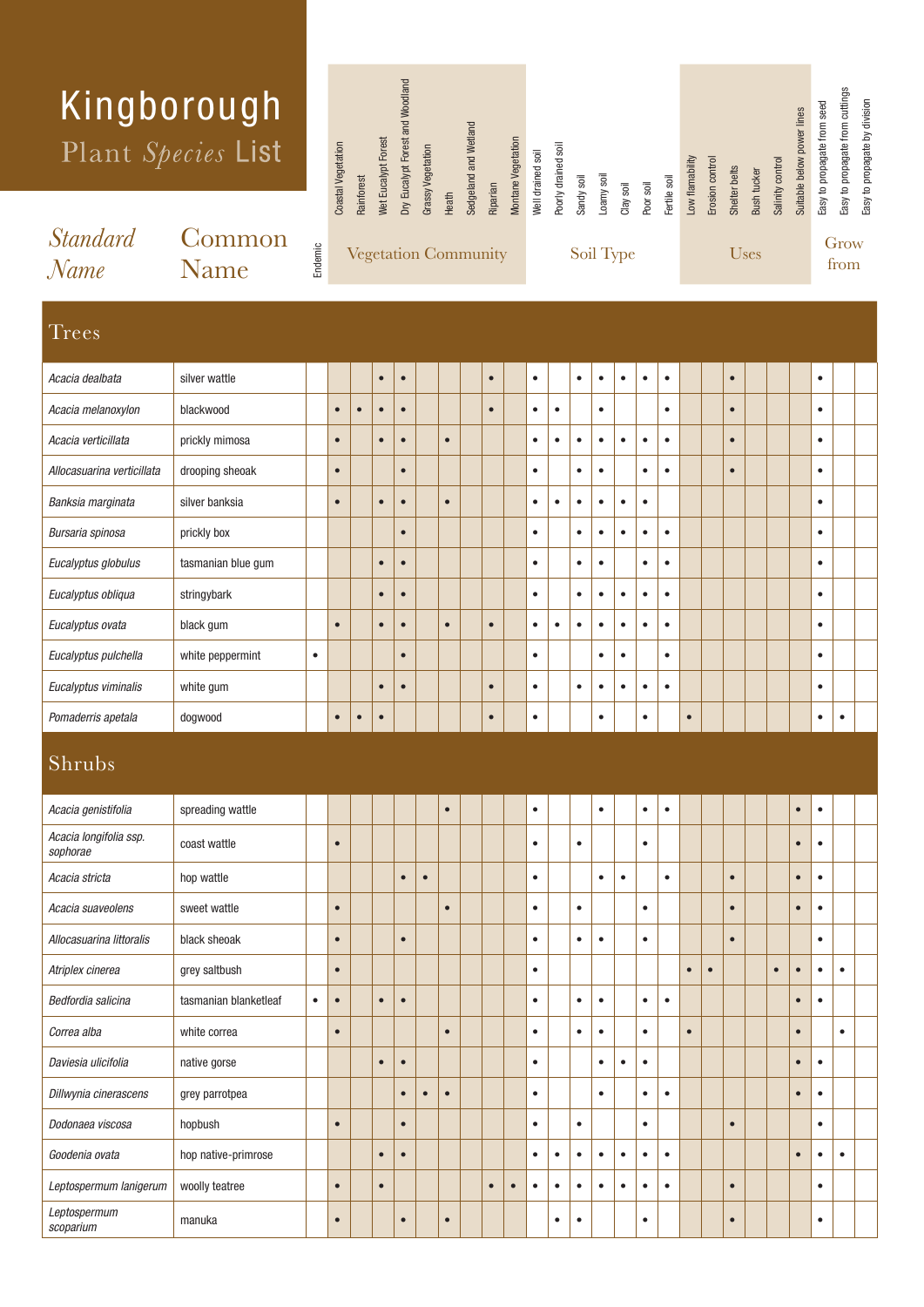|                              |                       |           | <b>Coastal Vegetation</b>   | Rainforest | Wet Eucalypt Forest | Dry Eucalypt Forest and Woodland | Grassy Vegetation | Heath     | Sedgeland and Wetland | Riparian  | Montane Vegetation | Well drained soil | Poorly drained soil | Sandy soil | Loamy soil | Clay soil | Poor soil | Fertile soil | Low flamability | Erosion control | Shelter belts | Bush tucker | Salinity control | Suitable below power lines | Easy to propagate from seed | Easy to propagate from cuttings | Easy to propagate by division |
|------------------------------|-----------------------|-----------|-----------------------------|------------|---------------------|----------------------------------|-------------------|-----------|-----------------------|-----------|--------------------|-------------------|---------------------|------------|------------|-----------|-----------|--------------|-----------------|-----------------|---------------|-------------|------------------|----------------------------|-----------------------------|---------------------------------|-------------------------------|
| <i>Standard</i><br>Name      | Common<br>Name        | Endemic   | <b>Vegetation Community</b> |            |                     |                                  |                   |           |                       |           |                    |                   |                     |            | Soil Type  |           |           |              |                 |                 | <b>Uses</b>   |             | Grow<br>from     |                            |                             |                                 |                               |
| Lomatia tinctoria            | guitarplant           | $\bullet$ |                             |            |                     | $\bullet$                        |                   |           |                       |           |                    | $\bullet$         |                     |            | $\bullet$  | $\bullet$ | $\bullet$ |              |                 |                 |               |             |                  | $\bullet$                  | $\bullet$                   |                                 |                               |
| Melaleuca pallida            | lemon bottlebrush     |           |                             |            | $\bullet$           |                                  |                   |           |                       | $\bullet$ |                    | $\bullet$         | $\bullet$           |            | $\bullet$  | $\bullet$ | $\bullet$ | $\bullet$    |                 |                 |               |             |                  | $\bullet$                  | $\bullet$                   |                                 |                               |
| Olearia phlogopappa          | dusty daisybush       | $\bullet$ |                             |            | $\bullet$           | $\bullet$                        |                   |           |                       |           |                    | $\bullet$         |                     | $\bullet$  | $\bullet$  | $\bullet$ |           |              |                 |                 |               |             |                  | $\bullet$                  | $\bullet$                   |                                 |                               |
| Ozothamnus turbinatus        | coast everlastingbush |           | $\bullet$                   |            |                     |                                  |                   |           |                       |           |                    | $\bullet$         |                     | $\bullet$  | $\bullet$  | $\bullet$ |           | $\bullet$    |                 |                 |               |             |                  | $\bullet$                  | $\bullet$                   |                                 |                               |
| Pultenaea daphnoides         | heartleaf bushpea     |           | $\bullet$                   |            |                     | $\bullet$                        |                   |           |                       |           |                    | $\bullet$         |                     | $\bullet$  | $\bullet$  |           | $\bullet$ | $\bullet$    |                 |                 |               |             |                  | $\bullet$                  | $\bullet$                   |                                 |                               |
| Pultenaea juniperina         | prickly beauty        |           |                             |            | $\bullet$           | $\bullet$                        |                   |           |                       |           |                    | $\bullet$         |                     |            | $\bullet$  | $\bullet$ |           | $\bullet$    |                 |                 |               |             |                  | $\bullet$                  | $\bullet$                   |                                 |                               |
| Herbs and Groundcovers       |                       |           |                             |            |                     |                                  |                   |           |                       |           |                    |                   |                     |            |            |           |           |              |                 |                 |               |             |                  |                            |                             |                                 |                               |
| Acaena novae-zelandiae       | common buzzy          |           |                             |            |                     |                                  | $\bullet$         | $\bullet$ | $\bullet$             |           | $\bullet$          | $\bullet$         | $\bullet$           |            | $\bullet$  |           | $\bullet$ | $\bullet$    |                 |                 |               |             |                  | $\bullet$                  | $\bullet$                   |                                 | $\bullet$                     |
| Carpobrotus rossii           | native pigface        |           | $\bullet$                   |            |                     |                                  |                   |           |                       |           |                    | $\bullet$         |                     | $\bullet$  | $\bullet$  |           | $\bullet$ |              | $\bullet$       | $\bullet$       |               | $\bullet$   | $\bullet$        | $\bullet$                  | $\bullet$                   | $\bullet$                       |                               |
| Chrysocephalum<br>apiculatum | common everlasting    |           |                             |            |                     | $\bullet$                        |                   |           |                       |           |                    | $\bullet$         |                     | $\bullet$  | $\bullet$  | $\bullet$ |           | $\bullet$    |                 |                 |               |             |                  | $\bullet$                  | $\bullet$                   |                                 |                               |
| Clematis gentianoides        | ground clematis       | $\bullet$ |                             |            |                     | $\bullet$                        |                   |           |                       |           |                    | $\bullet$         | $\bullet$           |            | $\bullet$  |           | $\bullet$ |              |                 |                 |               |             |                  | $\bullet$                  | $\bullet$                   |                                 |                               |
| Convolvulus<br>angustissimus | blushing bindweed     |           |                             |            |                     |                                  | $\bullet$         |           |                       |           |                    | $\bullet$         |                     |            |            |           |           |              |                 |                 |               |             |                  | $\bullet$                  | $\bullet$                   | $\bullet$                       |                               |
| Kennedia prostrata           | running postman       |           | $\bullet$                   |            |                     | $\bullet$                        |                   |           |                       |           |                    |                   |                     | $\bullet$  | $\bullet$  |           | $\bullet$ | $\bullet$    |                 | $\bullet$       |               |             |                  | $\bullet$                  | $\bullet$                   |                                 |                               |
| Suaeda australis             | southern seablite     |           | $\bullet$                   |            |                     |                                  |                   |           | $\bullet$             |           |                    |                   | $\bullet$           |            |            |           |           |              |                 |                 |               |             | $\bullet$        | $\bullet$                  | $\bullet$                   | $\bullet$                       |                               |
| Grasses, Lillies, Sedges     |                       |           |                             |            |                     |                                  |                   |           |                       |           |                    |                   |                     |            |            |           |           |              |                 |                 |               |             |                  |                            |                             |                                 |                               |
| Carex appressa               | tall sedge            |           |                             |            | $\bullet$           |                                  |                   |           | $\bullet$             | $\bullet$ |                    |                   | $\bullet$           |            |            |           |           |              |                 |                 |               |             |                  | $\bullet$                  | $\bullet$                   |                                 |                               |
| Dianella tasmanica           | forest flaxlily       |           |                             | $\bullet$  | $\bullet$           |                                  |                   |           |                       | $\bullet$ |                    | $\bullet$         |                     |            |            |           |           |              |                 | $\bullet$       |               |             |                  | $\bullet$                  | $\bullet$                   |                                 |                               |
| Diplarrena moraea            | white flag-iris       |           | $\bullet$                   |            |                     | $\bullet$                        |                   | $\bullet$ |                       |           |                    | $\bullet$         |                     | $\bullet$  | $\bullet$  | $\bullet$ | $\bullet$ | $\bullet$    |                 |                 |               |             |                  | $\bullet$                  | $\bullet$                   |                                 |                               |
| Juncus pallidus              | pale rush             |           |                             |            |                     |                                  |                   |           | $\bullet$             | $\bullet$ |                    | $\bullet$         | $\bullet$           | $\bullet$  | $\bullet$  | $\bullet$ | $\bullet$ |              |                 |                 |               |             |                  | $\bullet$                  | $\bullet$                   |                                 | $\bullet$                     |
| Lomandra longifolia          | sagg                  |           | $\bullet$                   |            |                     | $\bullet$                        | $\bullet$         | $\bullet$ |                       |           |                    | $\bullet$         |                     | $\bullet$  | $\bullet$  |           | $\bullet$ | $\bullet$    |                 |                 |               |             |                  | $\bullet$                  | $\bullet$                   |                                 |                               |
| Poa labillardierei           | tussock grass         |           |                             |            | $\bullet$           |                                  |                   | $\bullet$ | $\bullet$             | $\bullet$ | $\bullet$          | $\bullet$         |                     | $\bullet$  | $\bullet$  | $\bullet$ | $\bullet$ |              |                 | $\bullet$       |               |             |                  | $\bullet$                  | $\bullet$                   |                                 | $\bullet$                     |
| Themeda triandra             | kangaroo grass        |           |                             |            |                     |                                  | $\bullet$         |           |                       |           | $\bullet$          | $\bullet$         |                     |            | $\bullet$  | $\bullet$ | $\bullet$ |              |                 | $\bullet$       |               |             |                  | $\bullet$                  | $\bullet$                   |                                 | $\bullet$                     |
| Climbers                     |                       |           |                             |            |                     |                                  |                   |           |                       |           |                    |                   |                     |            |            |           |           |              |                 |                 |               |             |                  |                            |                             |                                 |                               |
| Billardiera longiflora       | purple appleberry     | $\bullet$ | $\bullet$                   |            | $\bullet$           |                                  |                   |           |                       |           |                    | $\bullet$         |                     | $\bullet$  | $\bullet$  | $\bullet$ |           |              |                 |                 |               |             |                  |                            | $\bullet$                   |                                 |                               |
| Tetragonia implexicoma       | bower spinach         |           | $\bullet$                   |            |                     |                                  |                   |           |                       |           |                    |                   |                     | $\bullet$  |            |           |           |              | $\bullet$       | $\bullet$       |               | $\bullet$   | $\bullet$        |                            |                             | $\bullet$                       |                               |
|                              |                       |           |                             |            |                     |                                  |                   |           |                       |           |                    |                   |                     |            |            |           |           |              |                 |                 |               |             |                  |                            |                             |                                 |                               |

Note: However well intended, planting threatened species is potentially problematic. Due to risks of genetic contamination, limited availability of provenance plants and to discourage collection from native occurrences without a permit, threatened species were deliberately not included in these plant lists.